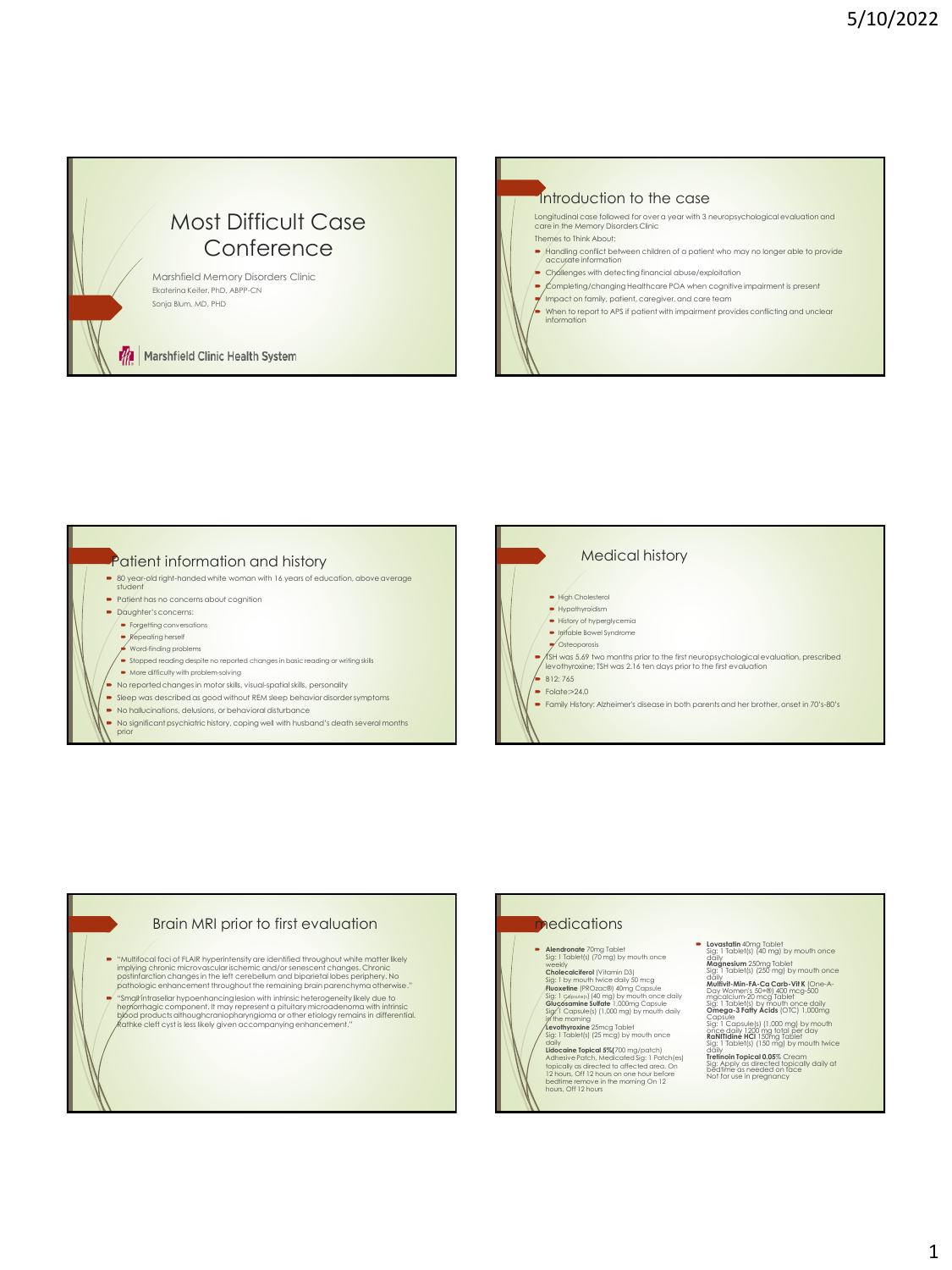#### First neuropsychological evaluation results

- Significant impairment in memory consolidation
- $\rightarrow$  Mild impairment in semantic fluency
- Mild difficulty with executive functioning (insight, problem-solving, could not figure out pill box-13 errors)
- Remainder of cognitive skills are at least average for her age
- Meets diagnostic criteria for Major Neurocognitive Disorder
- Pattern is concerning for probable Alzheimer's Disease, imaging suggests a vascular contribution, although not as expressed clinically



#### Second neuropsychological evaluation

- Urgent request by the daughter to activate Healthcare POA due to ignificant decline Completed 6 months after the initial neuropsychological evaluation
- **Essentially stable compared to first**
- Conclusion was that POA did not need to be activated as long as strategies were used to compensate for memory impairment

## Circumstances around third neuropsychological evaluation

- $\bullet$  10 months following the second neuropsychological evaluation
- **Initiated by Adult Protective Services** ■ Daughter called to cancel
- Patient presented with son
- Son reported financial exploitation of patient by the daughter
- New POA created recently while son was hospitalized excluding him from the document
- Patient has no recollection of updating this document

### Results of third neuropsychological evaluation

- Decline compared to first and second assessments
	- Greater memory difficulty and disorientation Greater difficulty with judgement, mental flexibility
	- Further decline in semantic fluency
	-
- Unaware of any medical issues even with recognition cues, reports functioning completely independently at home (in fact, increasing supports needed even with basic skills)
- Results continue to be consistent with probable Alzheimer's disease with a likely vascular contribution
- POA not activated given ongoing guardianship process and circumstances around POA creation

## Guardianship hearing and conclusions

- Police detective confirms that daughter spent at least 30,000 of patient's money on her own needs (e.g., house remodeling)
	- $\blacktriangleright$  Son is granted guardianship
- Son is now the main caregiver, son and daughter are not talking, legal proceedings are ongoing
- $\blacktriangleright$   $\blacktriangleright$   $\blacktriangleleft$  fatient continues to live on her own with home health coming 3 times per week